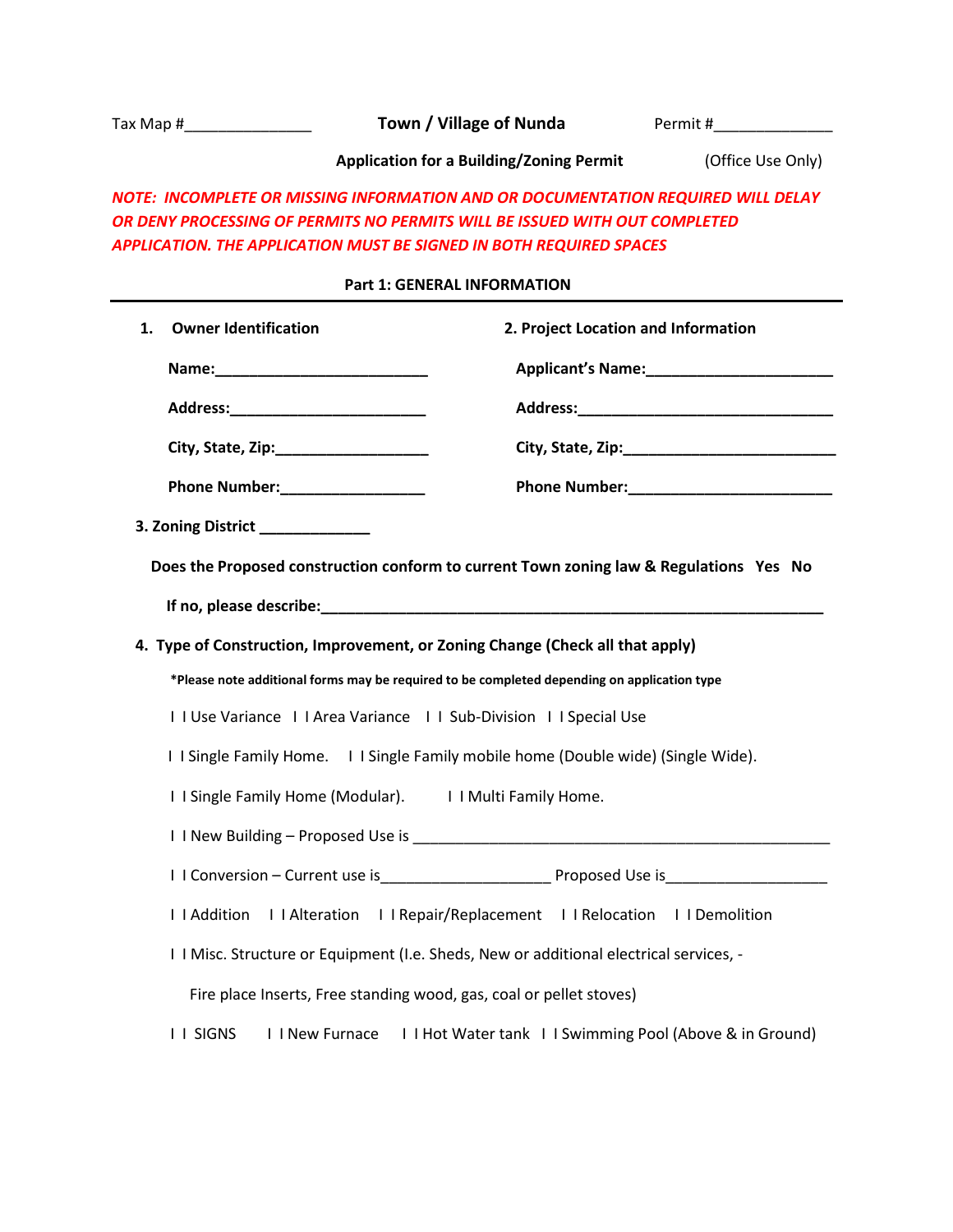| 6. Estimated Project Cost:                                                       |                         |  |  |  |  |  |
|----------------------------------------------------------------------------------|-------------------------|--|--|--|--|--|
| Contractors Estimate for the work to be performed: _____________________________ |                         |  |  |  |  |  |
| Estimate if work is to be performed by Homeowner: ______________________________ |                         |  |  |  |  |  |
| <b>Part 2: Designers and Contractors</b>                                         |                         |  |  |  |  |  |
| 1. Architect/Engineer:                                                           | 2. General Contractor:  |  |  |  |  |  |
|                                                                                  |                         |  |  |  |  |  |
|                                                                                  |                         |  |  |  |  |  |
|                                                                                  |                         |  |  |  |  |  |
| 3. Electrical Contractor:                                                        | 4. Plumbing Contractor: |  |  |  |  |  |
|                                                                                  |                         |  |  |  |  |  |
|                                                                                  |                         |  |  |  |  |  |
|                                                                                  |                         |  |  |  |  |  |
| <b>5. Mechanical Contractor</b>                                                  | 6. Contractor:          |  |  |  |  |  |
|                                                                                  |                         |  |  |  |  |  |
|                                                                                  |                         |  |  |  |  |  |
|                                                                                  |                         |  |  |  |  |  |

 **I I Home owner performing all Work Check here.**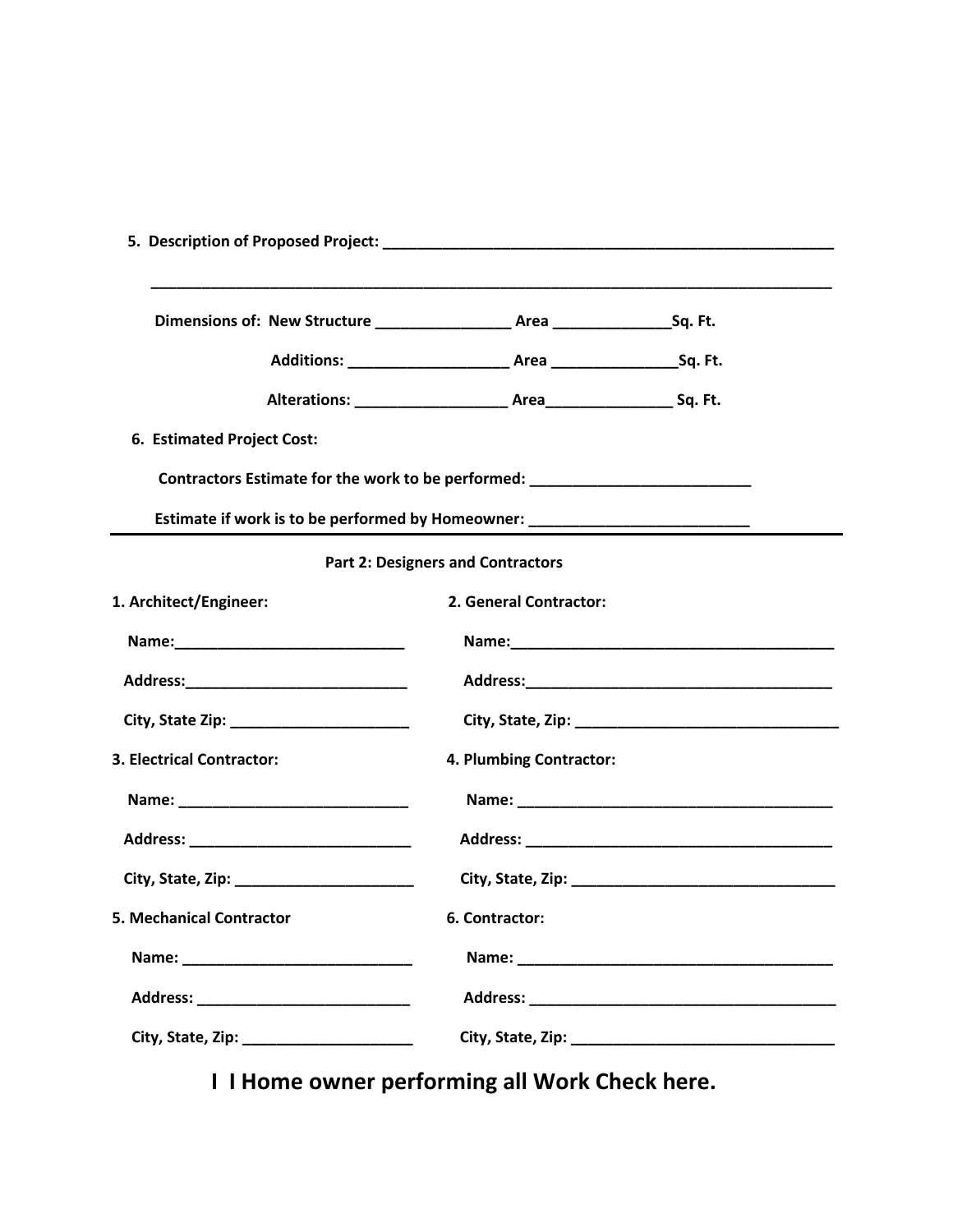#### **Please read and initial at the bottom of this page**

### **Part 3: Project Location and Details**

An application for a building permit shall request sufficient information to permit a determination that the intended work accords with the requirements of the Uniform Code and the NYS state energy conservation construction code and shall require submission of the following information and documentation: *Note: addition documentation may be required upon review of application*

1**. 2 sets of construction documents (drawings and/or specifications) that define the scope of the proposed work. Construction documents shall not be accepted as part of an application for a building permit unless such documents:**

 **A. are prepared by a New York State registered architect or licensed professional engineer where so required by the Education Law**

**B. indicates with sufficient clarity and details the nature and extent of the work proposed to include but not limited to:** 

 **1. All Dimensions and proposed layout of structure & Foundation including windows & Doors size & placement**

 **2. Insulation R values throughout the structure type of insulation used**

 **3. Window & door schedule to include U factors and SHGC information** 

 **4. All Mechanical information regarding HVAC size and calculations, efficiencies & type of whole house mechanical ventilation system used.** 

 **5. All Lighting information** 

### **C. substantiate that the proposed work will comply with the Uniform Code and the State Energy Conservation Construction Code.**

 D. where applicable, include a site plan that shows any existing and proposed structures on the site, the location of any existing or proposed well or septic system, the location of the intended work, and the distances between the structures and the plot lines.

 E. Applications for a building permit or for an amendment thereto shall be examined to ascertain whether the proposed construction is in substantial conformance with the requirements of the Uniform Code. Provisions shall be made for construction documents accepted as part of a permit application to be so marked in writing or by stamp. One set of accepted construction documents shall be retained by the government or agency charged with or accountable for administration and enforcement of the code. One set shall be returned to the applicant to be kept at the work site so as to be available for use by the code enforcement official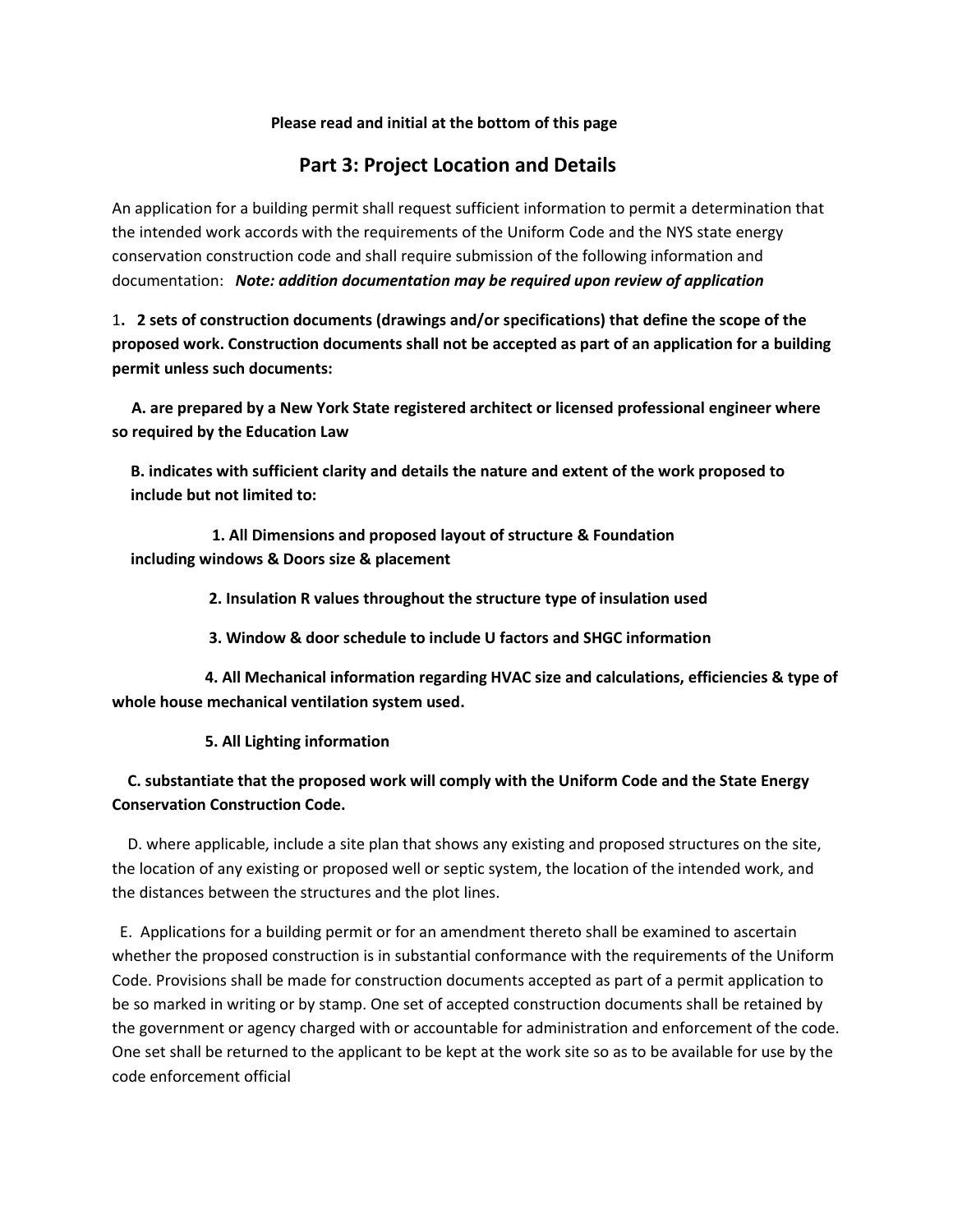- 2. **Addition** will be used as: I I Family Room; I I Kitchen; I I Full Bath; I I Half Bath; I I Bedroom; I I Living Room; I I Den; I I Other
- 3. **Basement:** I I Full; I I Partial; I I Crawl; I I Pier; I I Slab
- 4. **Garage:** I I Attached; I I Detached
- 5. **Utilities:** I I Electric; I I Gas; I I other:\_\_\_\_\_\_\_\_\_\_\_\_\_\_\_\_\_
- 6. **Deck / Porch:** I I Open; I I Covered; I I Enclosed; I I Screened; I I Other:\_\_\_\_\_\_\_\_\_\_\_\_\_\_
- 7. Site plan within a flood plain: I I Yes I I No
- 8. Sewage Disposal System Approved: I I Pre existing I I Yes (Attach Copy of approve county permit I I No
- 9. Water Supply: I I Public; I I Private; Tested: I I Yes I I No

## **I have read the above requirements Applicants initials:**

#### **IMPORTANT NOTICES: READ BEFORE SIGNING**

**1. Work conducted pursuant to a building permit must be visually inspected by the Code Enforcement Official and must conform to the New York State uniform fire prevention and Building code, The Code Ordinances of the Town of West Sparta, and all other applicable codes, rules or regulations.**

**2. It is the OWNERS RESPONSIBILITY TO CONTACT THE CODE ENFORCEMENT OFFICIAL AT 585- 519 -3321 AT LEAST 24 HOURS BEFORE THE OWNER WISHES TO HAVE AN INSPECTION CONDUCTED. This is especially true for "Internal work", which will eventually be covered from visual inspection by additional work (i.e. electrical work) later to be covered by a wall.**

**3. All electrical work will be inspected by a third party electrical inspector approved by the Code Enforcement official ( Homeowner will be subject to all Inspection fees at time of inspection ) \*Work will not continue until CEO has Notification from electrical inspector.** 

**4. OWNER HEREBY AGREES TO ALLOW THE CODE ENFORCEMENT OFFICIAL TO INSPECT THE SUFFICIENCY OF THE WORK BEING DONE PERSUANT TO THIS PERMIT, PROVIDED HOWEVER, THAT SUCH INSPECTION(S) IS (ARE) LIMITED TO THE WORK BEING CONDUCTED PURSUANT TO THIS PERMIT AND ANY OTHER NON WORK – RELATED VIOLATIONS WHICH ARE READILY DISCERNIBLE FROM SUCH INSPECTION(S)**

**5. New York State law requires contractors to maintain Worker's Compensation and Disability Insurance for their employees. No Permit will be issued unless**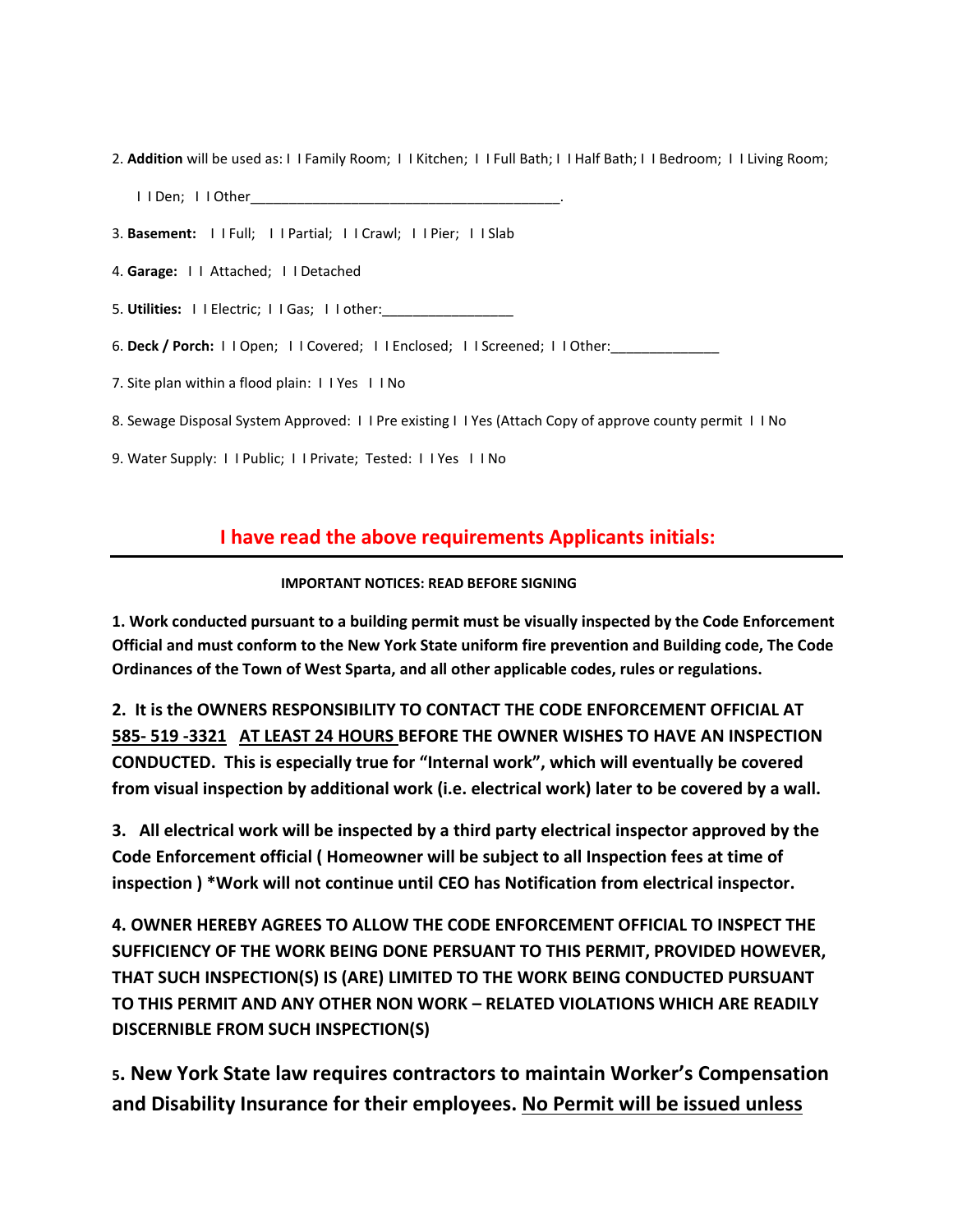**currently valid worker's Compensation and Disability insurance certificates are attached to this application. If the contractor or Home Owner believes he/she is exempt from the requirements to provide Worker's Compensation and/or Disability Benefits, the contractor must complete the CE 200 form available at WWW.wcb.ny.gov type CE200 in the search bar, click request for WC/DB Exemption over view, read overview instructions and then click select to access web based exemption application. Complete application and submit & print copy and return to the CEO at time of filing the application.**

**6. A Certificate of Occupancy or Compliance will be issued on all projects after full compliance and final inspection is completed.**

**7. This permit does not include any privilege of encroachment in, over, or upon any town, county, or state road or right-of-way.**

**8. The Building permit card must be displayed so as to be visible from the road or street nearest to the site of work being conducted.**

**9. This building permit will become null and void unless construction has started within 120 days of the date of issuance. All Permits shall expire one year from date of issuance, or upon issuance of a C of O or C of C. The permit upon request may be renewed for a period of one Year provided that (1) the permit has not been revoked or suspended at the time of request for renewal; (2) the relevant information in the application is up to date; (3) The permit is no more than fifteen (15) Days past its expiration date. A renewal fee will be charged upon renewal of any permit as set by the Town / Village of Nunda Fee Schedule.**

**10. In issuance of the permit, the town assumes no responsibility regarding the performance or quality of work, except as provided by law.**

**I, \_\_\_\_\_\_\_\_\_\_\_\_\_\_\_\_\_\_\_\_\_\_\_, the above named applicant, hereby attest that I am the lawful owner of the property described within or am the lawful agent of said owner and affirm under penalty of perjury that all statements made by me on this application are true, and that I am duly authorized to make and file this application.**

**\_\_\_\_\_\_\_\_\_\_\_\_\_\_\_\_\_\_\_\_\_\_\_\_\_\_\_\_\_\_\_\_ \_\_\_\_\_\_\_\_\_\_\_\_\_\_\_\_\_\_\_\_\_\_\_\_\_\_\_**

**Signature Date**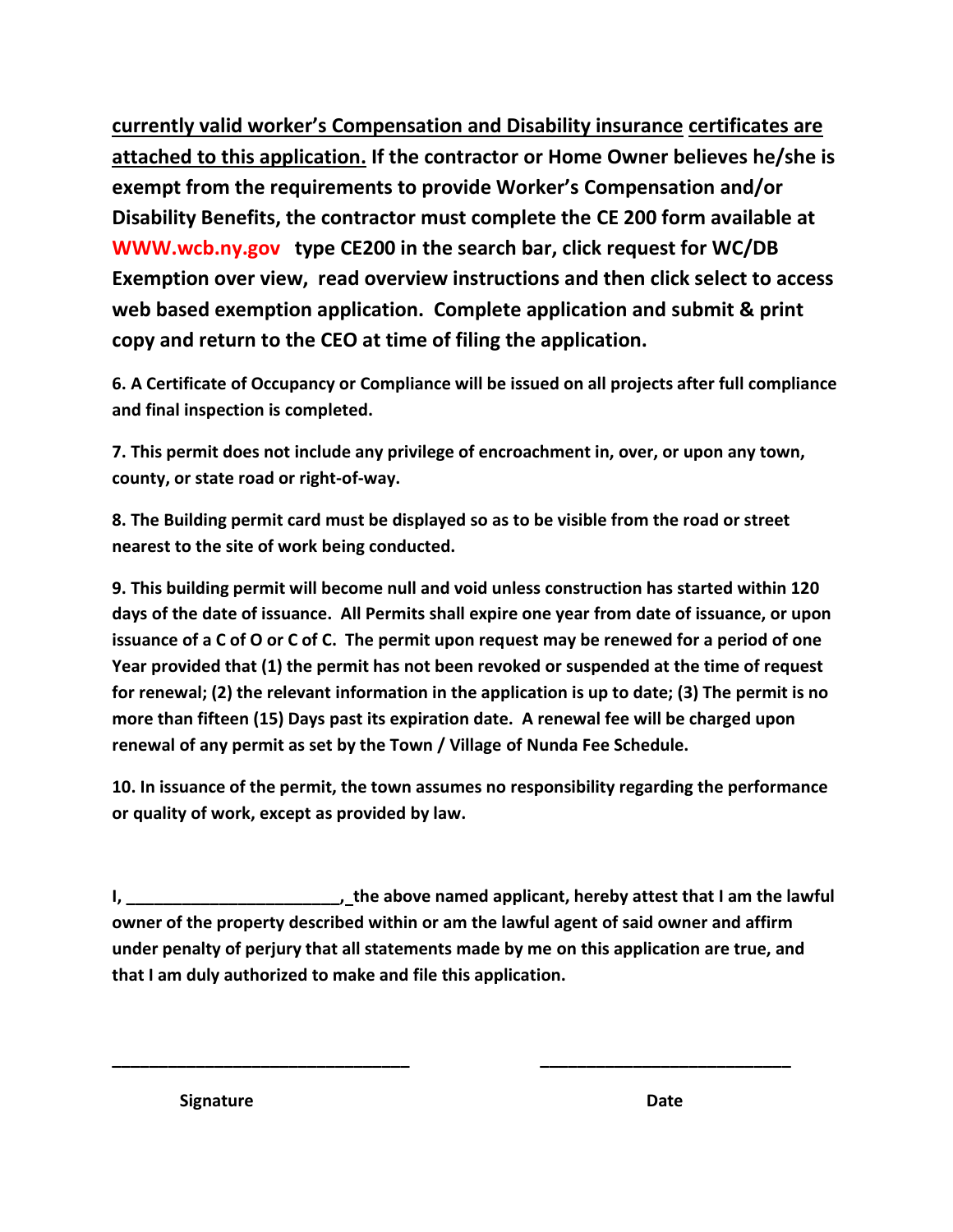| Special approval needed by: I I Planning Board I I Zoning Board I I County planning Board |                                                |  |  |  |  |  |
|-------------------------------------------------------------------------------------------|------------------------------------------------|--|--|--|--|--|
| <b>Action taken by Planning Board</b>                                                     | <b>Action taken by Zoning Board of Appeals</b> |  |  |  |  |  |
| Approve Deny Approve with modifications                                                   | Approve Deny Approve with modifications        |  |  |  |  |  |
|                                                                                           |                                                |  |  |  |  |  |
|                                                                                           |                                                |  |  |  |  |  |
|                                                                                           |                                                |  |  |  |  |  |
|                                                                                           |                                                |  |  |  |  |  |
|                                                                                           |                                                |  |  |  |  |  |
|                                                                                           |                                                |  |  |  |  |  |
|                                                                                           |                                                |  |  |  |  |  |
|                                                                                           |                                                |  |  |  |  |  |
|                                                                                           |                                                |  |  |  |  |  |
|                                                                                           |                                                |  |  |  |  |  |
| CEO / ZEO use only                                                                        |                                                |  |  |  |  |  |
|                                                                                           |                                                |  |  |  |  |  |
|                                                                                           |                                                |  |  |  |  |  |
|                                                                                           |                                                |  |  |  |  |  |
|                                                                                           |                                                |  |  |  |  |  |
|                                                                                           |                                                |  |  |  |  |  |

# DO NOT WRITE BELOW THIS LINE OFFICIAL USE ONLY